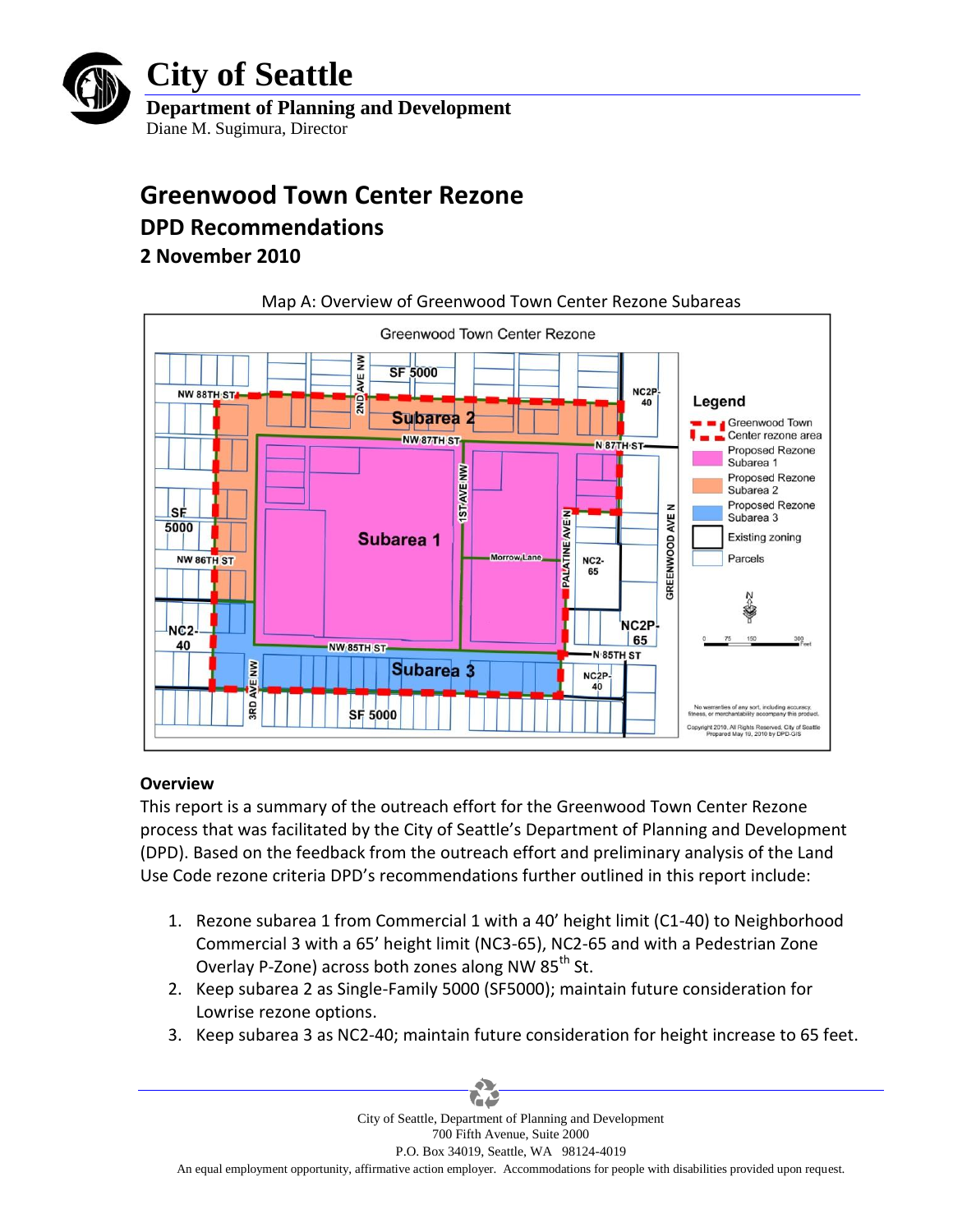## **Background**

In March, 2009 the Greater Greenwood Land Use Design & Development Advocacy Group (GGLDDAG) developed a rezone proposal for a series of properties located within the Greenwood Town Center. A rezone from single-family to multifamily requires a change to the Future Land Use Map (FLUM), initially proposed as part of the 2009 Comprehensive Plan changes. Some members of the greater Greenwood neighborhood felt as though more outreach should have been done by GGLDDAG, and that the proposal was not fully supported by the community.

At the request of the Greenwood Community Council President Trevor Stanley, the FLUM change and the rezone proposal was removed from the list of proposed 2009 Comprehensive Plan changes. City Council directed DPD staff to work with the Greenwood Community Council to solicit feedback from the broader Greenwood community on the proposed rezones. This report details DPD's recommendations for rezoning, which are based in part on feedback from this outreach process.

It should be noted that some residents of Greenwood undertook additional public outreach to inform their neighbors of the rezone proposal. While this report focuses on the results of DPD's efforts, which were broader and neutral in tone, the forthcoming analysis from DPD that will accompany the rezone legislation will include more information on the residents' effort.

### **DPD's Public Outreach Process**

The outreach process focused on collecting feedback on the rezone proposal depicted in the following graphic:

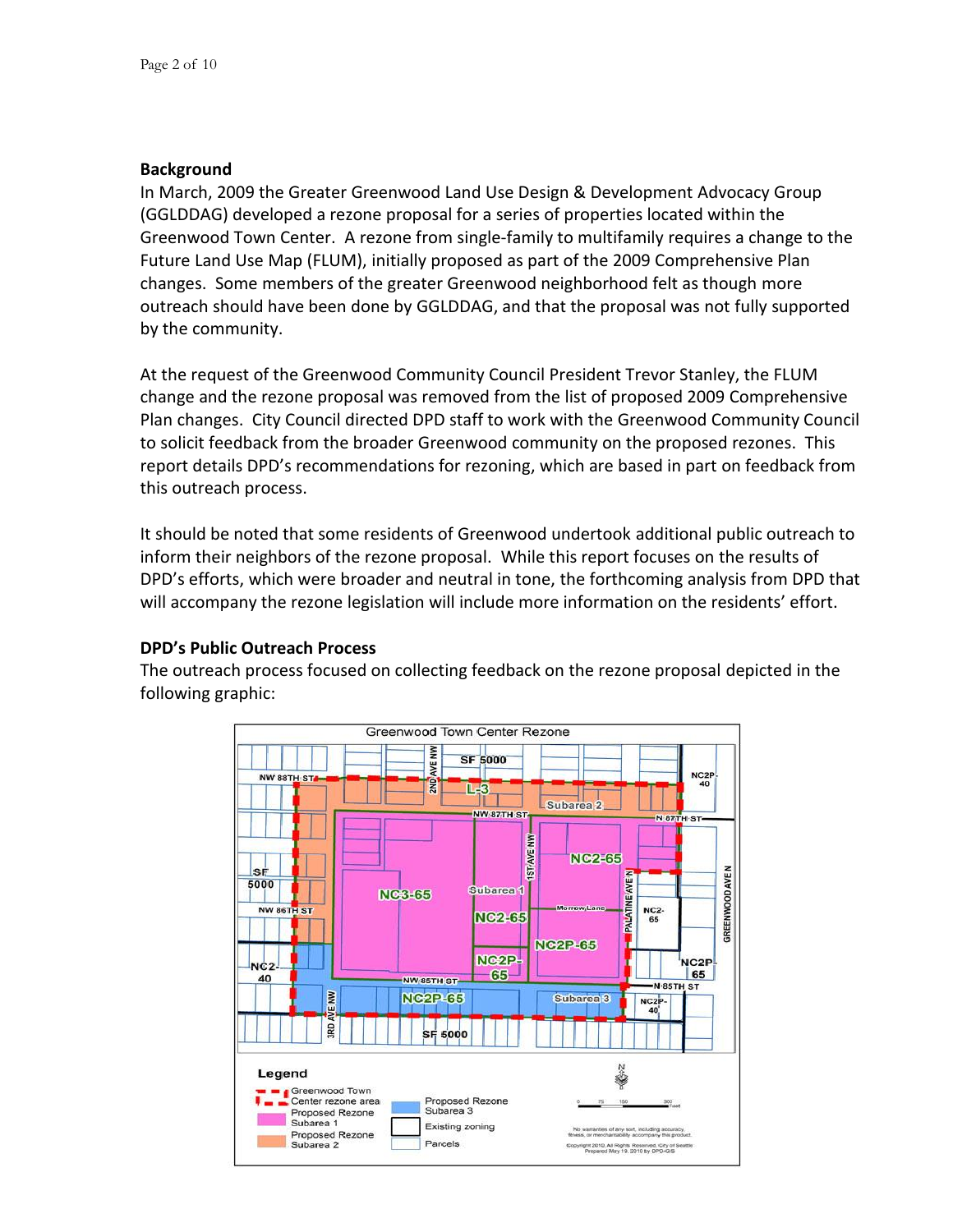The outreach process had two main components: a public open house and an online survey. In order to plan for the open house and the online survey, DPD staff formed a small stakeholder group to assist with meeting strategy and logistics. The six person stakeholder group consisted of representatives from the Community Council, the GGDDAG, and citizens living in the rezone areas<sup>i</sup>.

The stakeholder group met five times to plan for the public meeting and online survey, and once to debrief from the public open house. As part of their involvement in the stakeholder group, members staffed stations at the public open house; each station was related to one of the three specific rezone areas. One stakeholder member, Trevor Stanley, was unable to attend the open house, and his place served by a substitute.

DPD staff used several different approaches toward raising awareness of the open house. DPD hosted a project website, [www.seattle.gov/dpd/greenwoodrezone](http://www.seattle.gov/dpd/greenwoodrezone) which included a link to the open house invitation, and the online survey. In addition, DPD sent a hardcopy mailing of the open house announcement to all property owners within 300 feet of the proposed rezone area boundaries, approximately 475 addresses. Notices were also posted on blogs and emailed from community listservs as well.

### Open House

The open house was held on June 29<sup>th</sup>, 2010 and attended by approximately 120 people. The meeting was an open house format, which facilitated dialog and open communication between staff, stakeholders and community residents. Councilmember Sally Clark provided opening comments and stayed to talk with meeting attendees. Overall, there was support for the open house format, although several people expressed their disappointment at the lack of a traditional hearing-type format (a presentation followed by public comment).

In addition to communication with staff and members of the stakeholder group, meeting attendees were able to leave comment forms (anonymously if desired), and place Post-it notes directly on specific subarea maps, expressing their opinions. Comments were nearly identical to those left in response to the online survey, therefore a summary of the key themes for each subarea are combined in the Survey Results section of the report.

### Online Survey

In order to reach a wider cross-section of public opinion on the rezone proposal, DPD staff developed on online survey that was available from June 15<sup>th</sup>-July 15<sup>th</sup>. A total of 518 people responded. The following five survey questions provide an overview of the demographic information that was collected: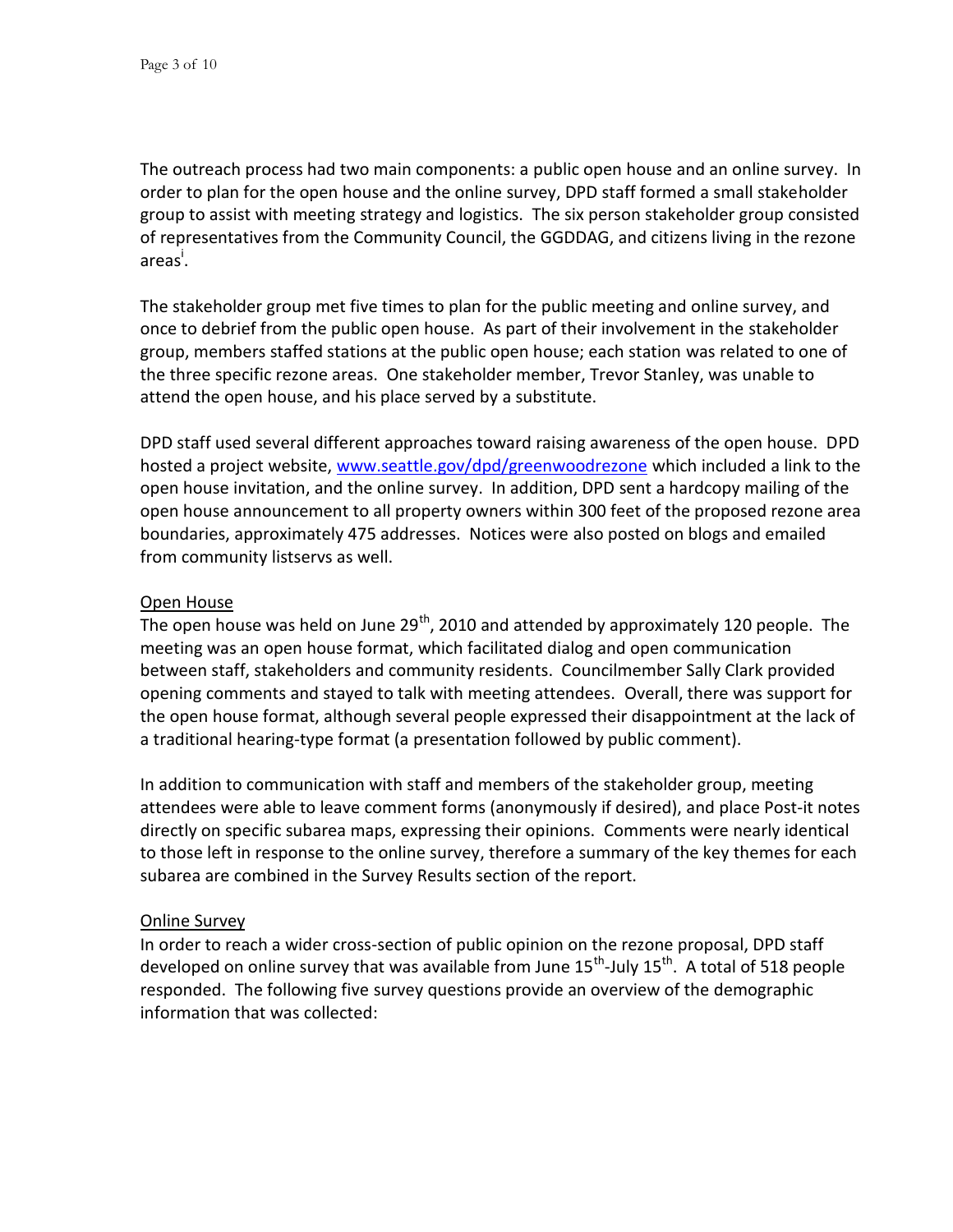|  |  | 1. In the proposed rezone area do you: (Check all that apply) |
|--|--|---------------------------------------------------------------|
|  |  |                                                               |

| <b>Answer Options</b>     | Subarea 1 | Subarea 2        | Subarea 3         | Response<br>Count |
|---------------------------|-----------|------------------|-------------------|-------------------|
| Own and live in your home | 18        | 43               | 27                | 83                |
| Live and rent your home   | 8         | 26               | 13                | 43                |
| Own residential property  | 11        | 22               | 12                | 42                |
| Own commercial property   | 5         | 4                | 12                | 17                |
| Own a business            | 8         | 8                | 14                | 23                |
| Work                      | 18        | 15               | 21                | 45                |
| Frequently shop/visit     | 494       | 205              | 271               | 498               |
|                           |           |                  | answered question |                   |
|                           |           | skipped question |                   | 13                |

## 2. If you live in Greenwood, what is your household type?

| <b>Answer Options</b> | <b>Response Percent</b> | <b>Response Count</b> |
|-----------------------|-------------------------|-----------------------|
| Single-Family Home    | 87.9%                   | 372                   |
| Apartment             | 8.3%                    | 35                    |
| Townhouse             | 3.8%                    | 16                    |
|                       | answered question       | 423                   |
|                       | skipped question        | 95                    |

## 3. How many people live in your household?

| <b>Answer Options</b>                                | <b>Response Percent</b> | <b>Response Count</b> |
|------------------------------------------------------|-------------------------|-----------------------|
| One person household                                 | 14.7%                   | 61                    |
| Married/Partner with children less than 18 years old | 40.1%                   | 167                   |
| Married/Partner with no children                     | 36.5%                   | 152                   |
| Household with roommates                             | 8.7%                    | 36                    |
| Other (please specify)                               |                         | 22                    |
|                                                      | answered question       | 416                   |
|                                                      | skipped question        | 102                   |

## 4. How long have you?

| <b>Answer Options</b>         | $0 - 4$<br>years | $5-9$<br>years | $10 - 14$<br>years | 15-<br>19<br>years | $20 -$<br>24<br>years | $25+$<br>years | N/A      | Response<br>Count |
|-------------------------------|------------------|----------------|--------------------|--------------------|-----------------------|----------------|----------|-------------------|
| Lived in Greenwood?           | 126              | 102            | 68                 | 51                 | 34                    | 44             | 6        | 431               |
| Worked in Greenwood?          | 65               | 26             | 26                 | 13                 | 15                    | 11             | 113      | 269               |
| Shopped/visited<br>Greenwood? | 51               | 93             | 85                 | 58                 | 54                    | 75             | $\Omega$ | 416               |
|                               |                  |                |                    |                    | answered question     |                |          | 461               |
|                               |                  |                |                    | skipped question   |                       |                | 57       |                   |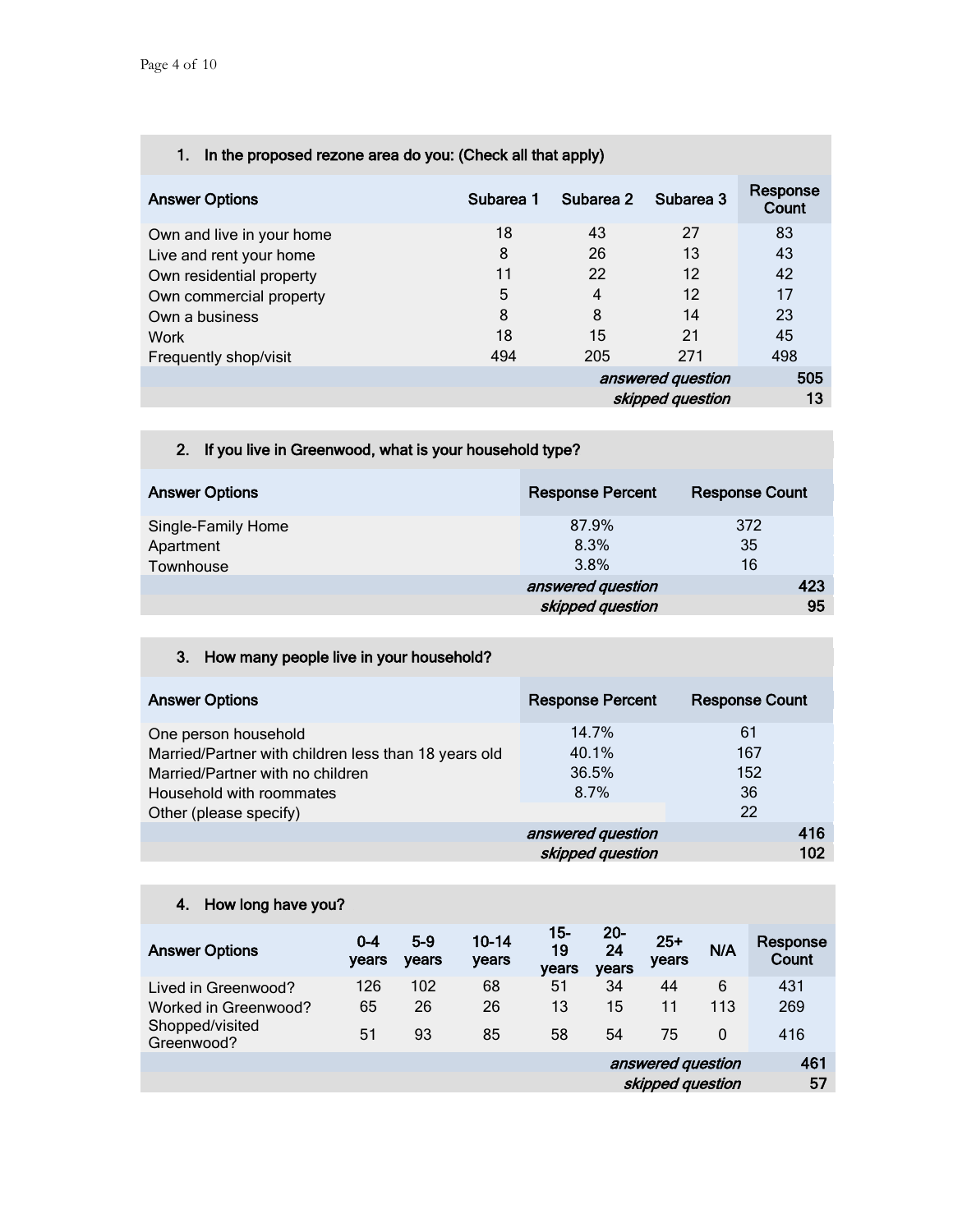| 5. What is your age?  |                         |                       |
|-----------------------|-------------------------|-----------------------|
| <b>Answer Options</b> | <b>Response Percent</b> | <b>Response Count</b> |
| $0 - 18$              | 0.2%                    | 1                     |
| 19-25                 | 2.4%                    | 11                    |
| 26-32                 | 14.3%                   | 64                    |
| 33-39                 | 25.2%                   | 113                   |
| 40-46                 | 23.4%                   | 105                   |
| 47-53                 | 17.8%                   | 80                    |
| 54-60                 | 14.0%                   | 63                    |
| 66-72                 | 2.7%                    | 12                    |
| $72+$                 | 0.0%                    | 0                     |
|                       | answered question       | 449                   |
|                       | skipped question        | 69                    |

### **Survey Results: Subarea 1**

The proposal for subarea 1 consisted of rezoning the existing C1-40 to a combination of NC2 and NC3 zoning, with a height of 65 feet. A pedestrian-zone (P-zone) overlay was also proposed for properties fronting  $1<sup>st</sup>$  Avenue NW. Subarea 1 had the most demonstrated support for the proposed rezone, with nearly 49% of people who answered the question demonstrating moderate or strong support for a rezone to NC zoning. However, this is compared with 46% of people who strongly or moderately did not support the rezone.

## How do you feel about the proposed rezone in Subarea 1?

| <b>Answer Options</b>            | <b>Response Percent</b> | <b>Response Count</b> |
|----------------------------------|-------------------------|-----------------------|
|                                  |                         |                       |
|                                  |                         |                       |
| <b>Strongly Do Not Support</b>   | 36.2%                   | 174                   |
| <b>Moderately Do Not Support</b> | 10.0%                   | 48                    |
| <b>Neutral</b>                   | 5.2%                    | 25                    |
| <b>Moderately Support</b>        | 20.8%                   | 100                   |
| <b>Strongly Support</b>          | 27.9%                   | 134                   |
|                                  | answered question       | 481                   |
|                                  | skipped question        | 37                    |

In analyzing the 202 comments related to subarea 1, it is apparent that there is general support for the proposal to rezone to Neighborhood Commercial, and that the primary objection expressed is the proposed height increase to 65 feet. Many comments suggested a compromise of a rezone to NC-40 or keeping the 65 foot height limits toward the center of the block that comprises the Fred Meyer parcels. Other key themes that emerged:

- Support for range of retail sales/services/residential options.
- Emphasis on pedestrian access and making a pedestrian zone.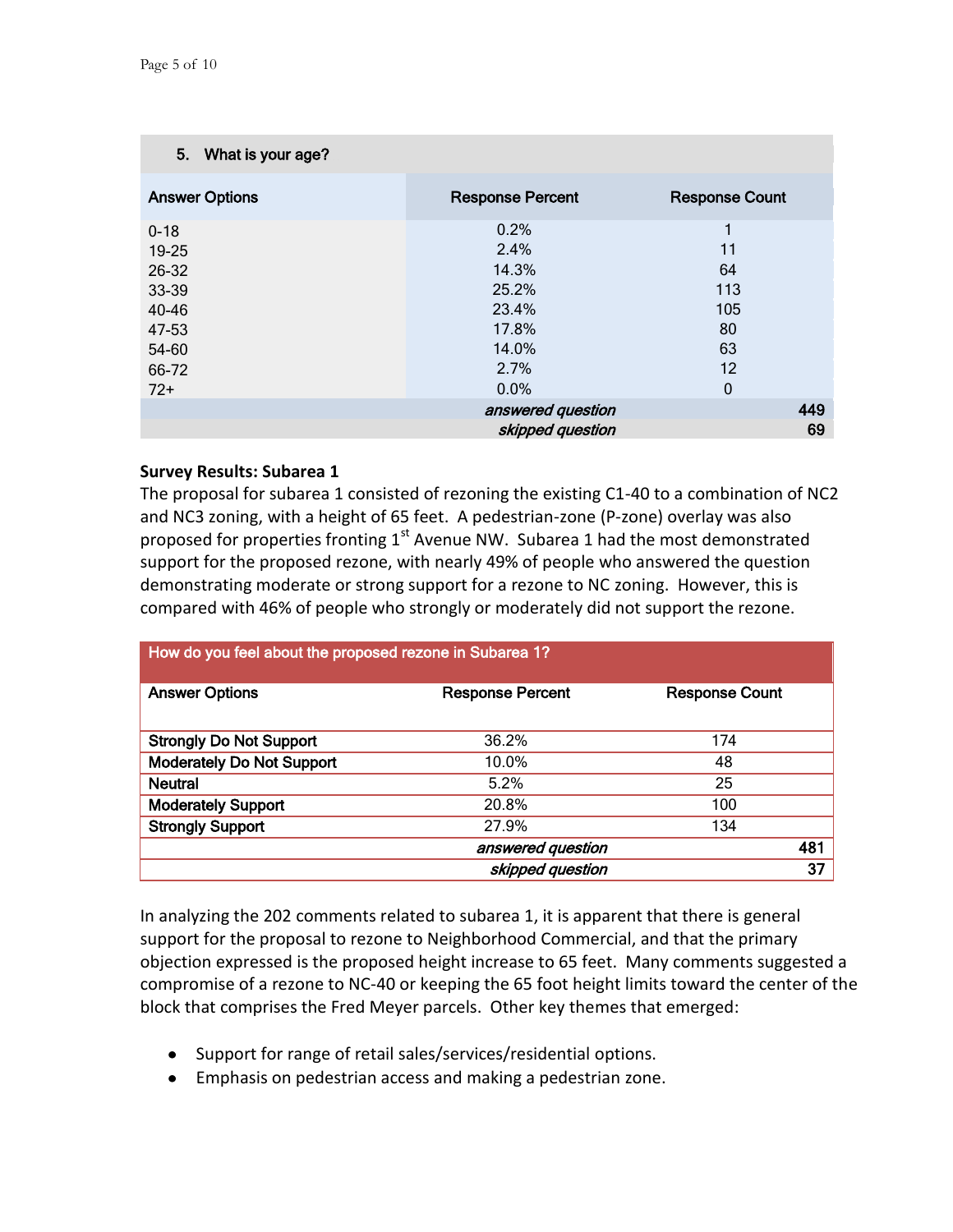- Dissatisfaction with losing Greenwood Market and creating more big-box retail that would drive out smaller businesses in Greenwood.
- Desire for a rezone accompanied by an increase in public open space and other amenities.
- Concern about the lack of parking and increased traffic that more residents would bring to the neighborhood.

### **Survey Results: Subarea 2**

The proposal for subarea 2 consisted of rezoning parcels along NW 87<sup>th</sup> Street from singlefamily (SF5000) to Lowrise 3 (L3). Approximately 27% of responses indicated strong or moderate support for the proposal to rezone the existing SF5000 to L3 zone. Approximately 64% of responses did not support the proposal.

| <b>Answer Options</b>            | <b>Response Percent</b> | <b>Response Count</b> |  |
|----------------------------------|-------------------------|-----------------------|--|
|                                  |                         |                       |  |
|                                  | 53.8%                   | 256                   |  |
| <b>Strongly Do Not Support</b>   |                         |                       |  |
| <b>Moderately Do Not Support</b> | 10.3%                   | 49                    |  |
| <b>Neutral</b>                   | 8.8%                    | 42                    |  |
| <b>Moderately Support</b>        | 13.2%                   | 63                    |  |
| <b>Strongly Support</b>          | 13.9%                   | 66                    |  |
|                                  | answered question       | 476                   |  |
|                                  | skipped question        | 42                    |  |

#### How do you feel about the proposed rezone in Subarea 2?

Rezoning subarea 2 from SF5000 to L3 is complicated due to several other planning processes that are currently underway or would need to be initiated. One, a change from single-family to multifamily would require an update to the Comprehensive Plan's Future Land Use Map, which is updated once annually. This process was initiated and then removed during the 2009 Comprehensive Plan update process, and would need to be proposed again.

Two, City Council is currently evaluating significant changes to all Lowrise zones and rezone criteria, and is likely to vote on the proposal at the end of 2010/early 2011. Most significantly and directly related to subarea 2, the current rezone criteria do not allow designated Environmental Critical Areas (ECAs) to be rezoned to L3. Nearly all of subarea 2 is in a peat settlement area, which is an ECA. The proposed rezone criteria would allow use of the L3 zone in certain types of ECAs, including peat settlement areas.

The 210 comments to the question of rezoning subarea 2 identified several key themes:

- Concern about a change in neighborhood character from single-family to multifamily.
- Worry that local property owners would either see their property devalued or, conversely, higher taxes would drive them out of Greenwood.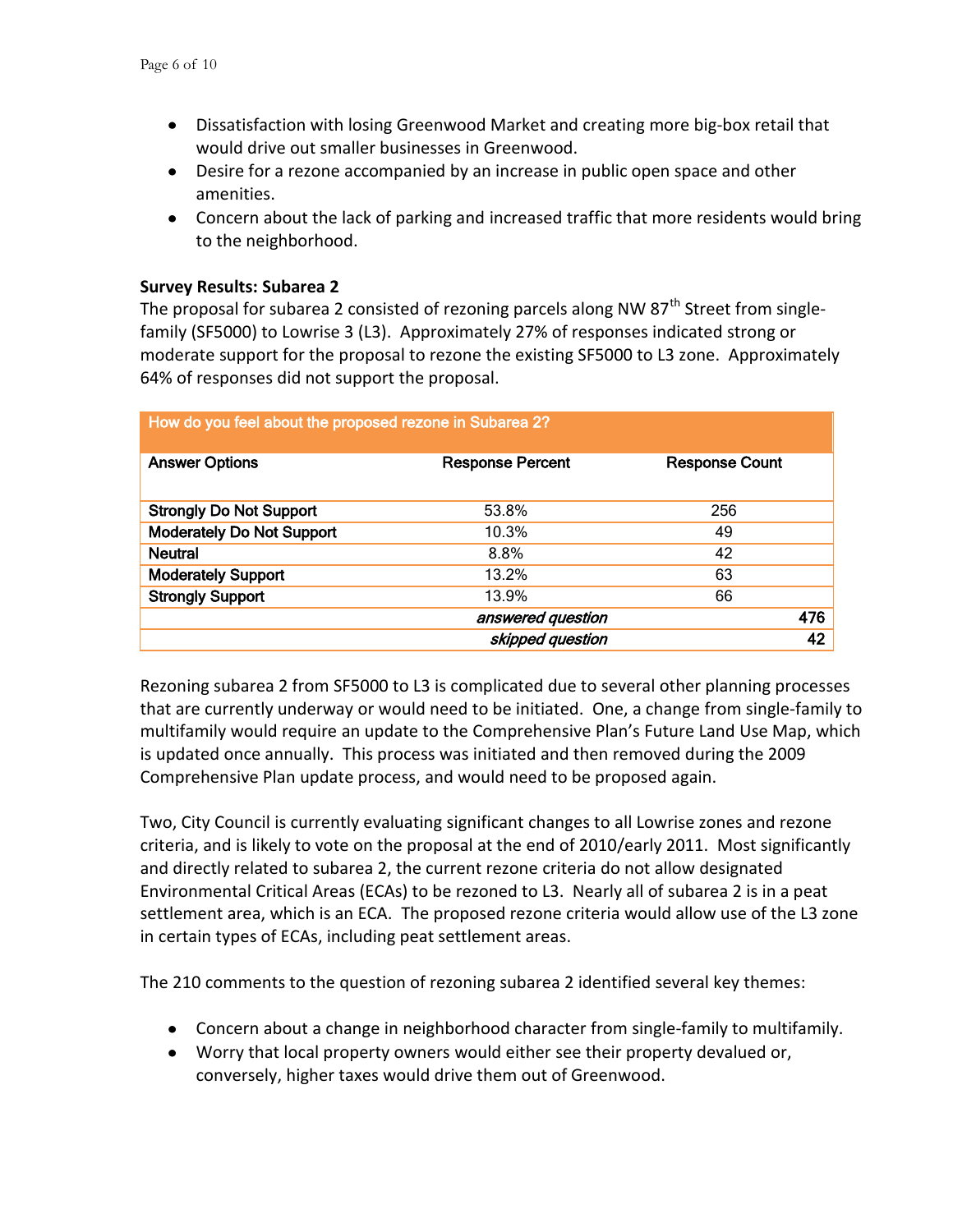- Need for significant improvement to the roads and sidewalks to support any kind of new development.
- Lack of data to fully understand impacts to the peat bog settlement area.
- Distress over possible impacts to, and loss of, street parking.
- Desire for a safer pedestrian environment.

## **Survey Results: Subarea 3**

The rezone proposal for subarea 3 did not call for a change in zoning (currently NC2), but rather proposed an increase in allowable height from 40 to 65 feet, and an extension of the current P-zone overlay west on 85<sup>th</sup> Avenue. Approximately 29% of survey responders expressed moderate or strong support for subarea 3, as opposed to 61% who did not.

| How do you feel about the proposed rezone in Subarea 3? |                         |                       |     |  |  |  |
|---------------------------------------------------------|-------------------------|-----------------------|-----|--|--|--|
| <b>Answer Options</b>                                   | <b>Response Percent</b> | <b>Response Count</b> |     |  |  |  |
| <b>Strongly Do Not Support</b>                          | 48.3%                   | 229                   |     |  |  |  |
| <b>Moderately Do Not Support</b>                        | 12.7%                   | 60                    |     |  |  |  |
| <b>Neutral</b>                                          | 9.9%                    | 47                    |     |  |  |  |
| <b>Moderately Support</b>                               | 10.3%                   | 49                    |     |  |  |  |
| <b>Strongly Support</b>                                 | 18.8%                   | 89                    |     |  |  |  |
|                                                         | answered question       |                       | 474 |  |  |  |
|                                                         | skipped question        |                       | 44  |  |  |  |

As with subarea 2, many survey responders felt that there would be undue impacts to the existing single-family zone that directly borders subarea 3 to the south, across an alley. Key themes from the 175 comments on subarea 3:

- Concern over creating a "tunnel-like" effect along NW 85<sup>th</sup> Street and creating an abrupt transition to the existing single-family neighborhood.
- Uncertainty over the level of demand for mixed use space along this corridor.
- Desire to give this area a much needed "face lift" to attract business to an abandoned stretch and create a better looking neighborhood.
- Worry that properties directly adjacent to the rezone area will lose access to light.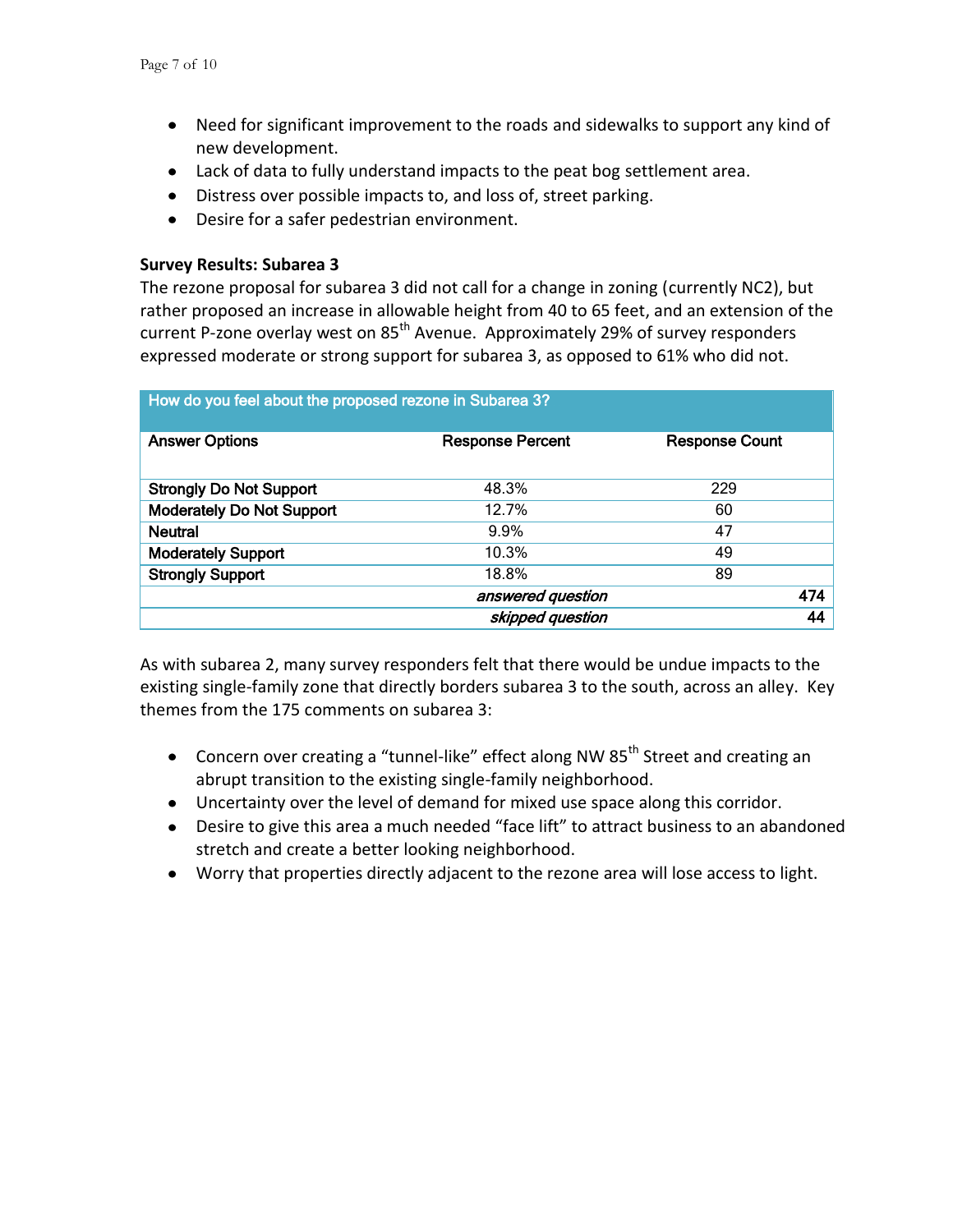## **Recommendations**

Based on analysis of the site, existing zoning, and results of public outreach and additional public feedback, DPD recommends the following:



### Subarea 1: Rezone to N3-65and NC3P-65.

Rezoning subarea 1 to an NC designation provides enormous potential to reinvent this site as a pedestrian-oriented, mixed-use area, which is a better fit for the vision of the Greenwood Town Center than the existing C zone, which is an auto-oriented, big box retail zone. Creating a mix of NC3 and NC2 zoning allows for future development that can accommodate both large and small-scale retail, while allowing for residential use above.

Based on community feedback DPD changed the initial rezone proposal for the "Fred Meyer block" (the area bounded by NW  $85^{th}$ , NW  $87^{th}$ , 1st Ave. and 3<sup>rd</sup> Ave.) from a mix of NC2 and NC3 zoning, to an area entirely zoned NC3. Split zoning the block and in particular a parcel with both NC2 and NC3 complicates future redevelopment of the site, which is avoided by having a consistent zone across the entire area. In addition, the size of the parcels and the current retail located there fit better with NC3 rezone criteria, than with NC2 criteria. DPD also expanded the location of the proposed P-Zone overlay to extend entirely along NW 85<sup>th</sup>, rather than just the corner of NW  $85<sup>th</sup>$  and  $1<sup>st</sup>$  Ave. NW.

This rezone represents an opportunity for a higher density, mixed-use development including townhouses, condos, affordable apartments (required through incentive zoning with the height increase), that would be well-supported in this area. DPD recommends increasing the height limit to 65 feet in order to encourage reuse of the site with housing while preserving the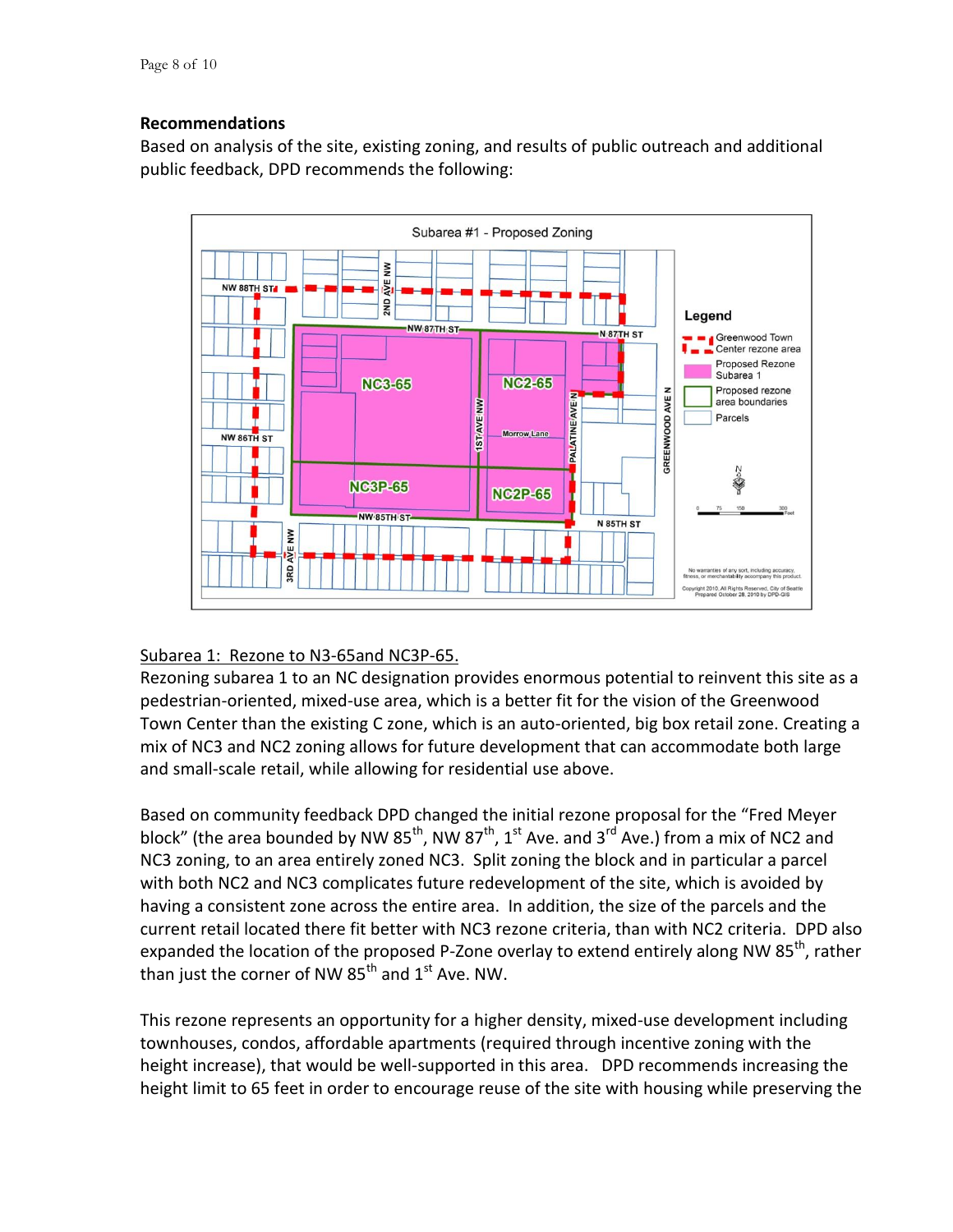potential for retail tenants with high floor-to-ceiling heights to serve the neighborhood. Tall ground floors are usually a key driver for creating good retail space. Tenants, especially grocers, and developers typically need more than 40 feet of building height in order to incorporate housing into a mixed use development. A height limit of 65 feet would maintain flexibility for a range of options in future redevelopment, while impacts from height, bulk and scale of a project can be mitigated through the design review process.

Careful siting and design treatment based on techniques described in City and neighborhood design guidelines will help new development in subarea 1 fit in with the vision for the town center and make appropriate transitions to abutting, less intensive zones. The design review process allows for design solutions that help reduce impact of height, bulk and scale of a project. In other words, if a transition in height is not provided in a project, and the design does not adequately address the concerns of a community, the design review process provides an avenue for advocating for decreased height or bulk or other design features to help the transition along the perimeter of the project. The intent of the design review process is to allow the community to provide feedback on proposed development to help ensure neighborhood compatibility.

Subarea 2: Remain SF5000, and reserve future consideration for Lowrise zoning. If subarea 1 is developed as mixed use with increased housing and commercial space, subarea 2 could be a good candidate for a future rezone to add more housing close to services. However, issues were raised about infrastructure and potential peat settlement in the area, and there is too much uncertainty about the outcome of the proposed changes to the Lowrise zones to recommend a rezone at this time.

Rezoning to L3 or a different Lowrise zone could help accomplish the vision for a town center and still provide a transition from the commercial activity across the street. Therefore, DPD recommends that the community reexamine the proposal after the Lowrise changes go into effect and there is a better understanding how Lowrise zoning could blend into the neighborhood.

## Subarea 3: Maintain the existing NC2-40 zone, and reserve future consideration for an increase in height, either through a future rezone process or contract rezoning.

While DPD is not recommending a rezone of subarea 3 at this time, there is merit in continuing to examine the potential for a height increase to 65 feet in subarea 3, either in a future legislative rezone, or through contract rezones on a parcel basis. Increased height could provide incentive to develop traditionally difficult sites; parcels that are narrow and shallow. Based on community feedback, there is general agreement in the need to redevelop this neglected stretch of 85<sup>th</sup>.

Public comments also focused on the potential impacts that increased height would have on the adjacent single-family homes to the south. Given the grade change toward single-family homes to the south, any impacts to light are lessened. In addition, setback requirements for